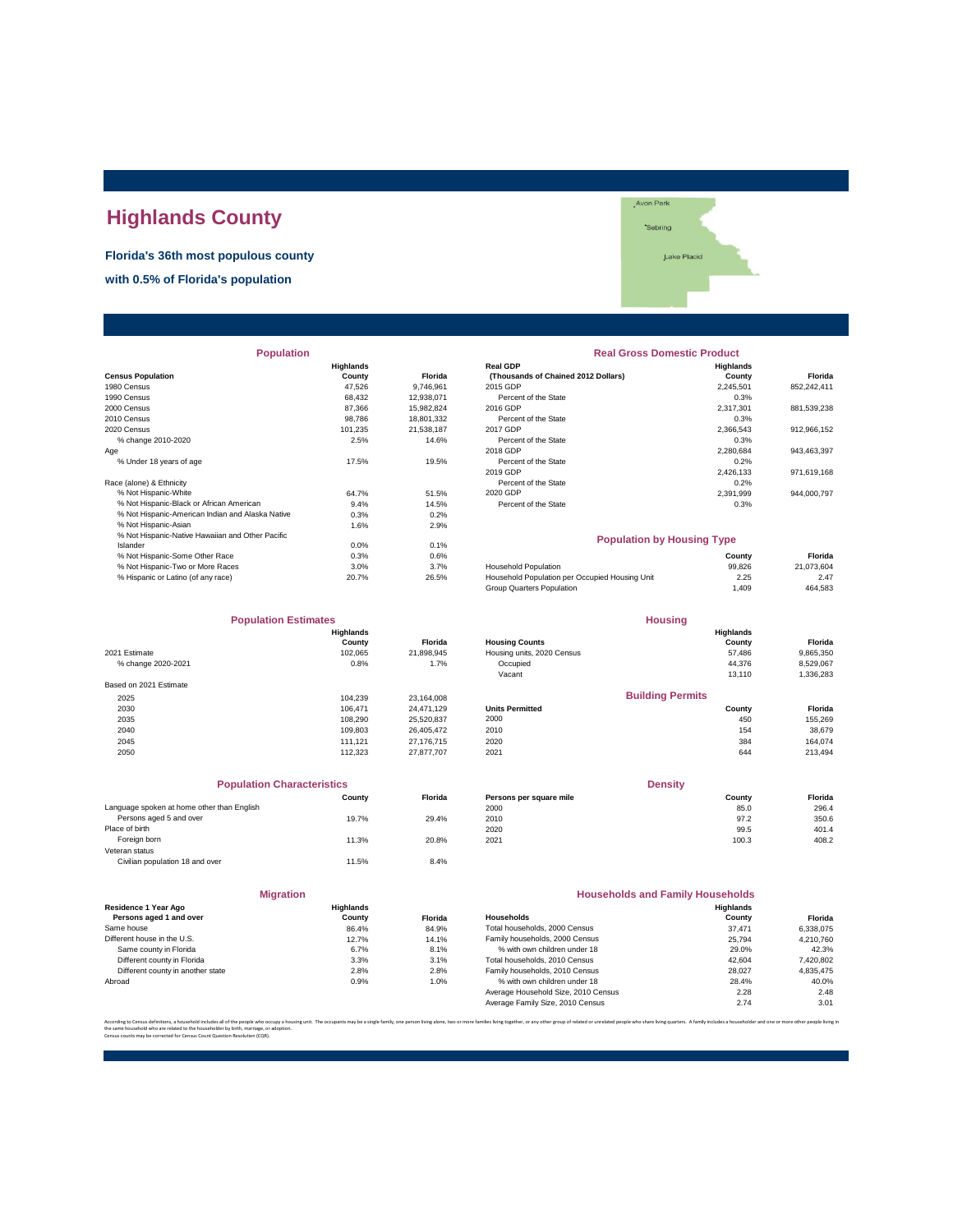## **Highlands County**

|                                                                                            |                        |                         | <b>Employment and Labor Force</b>                                |                      |                      |
|--------------------------------------------------------------------------------------------|------------------------|-------------------------|------------------------------------------------------------------|----------------------|----------------------|
| <b>Establishments</b>                                                                      | <b>Highlands</b>       |                         | <b>Establishments</b>                                            | Highlands            |                      |
| 2020                                                                                       | County                 | <b>Florida</b>          | % of All Industries, 2020                                        | County               | Florida              |
| All industries                                                                             | 2,441                  | 763,854                 | All industries                                                   | 2,441                | 763,854              |
| Natural Resource & Mining<br>Construction                                                  | 176<br>298             | 5,514<br>77,720         | Natural Resource & Mining<br>Construction                        | 7.2%<br>12.2%        | 0.7%<br>10.2%        |
| Manufacturing                                                                              | 61                     | 21,822                  | Manufacturing                                                    | 2.5%                 | 2.9%                 |
| Trade, Transportation and Utilities                                                        | 507                    | 145,853                 | Trade, Transportation and Utilities                              | 20.8%                | 19.1%                |
| Information                                                                                | 20                     | 13,437                  | Information                                                      | 0.8%                 | 1.8%                 |
| <b>Financial Activities</b>                                                                | 212                    | 83,911                  | <b>Financial Activities</b>                                      | 8.7%                 | 11.0%                |
| Professional & Business Services                                                           | 352                    | 187,348                 | Professional & Business Services                                 | 14.4%                | 24.5%                |
| Education & Health Services<br>Leisure and Hospitality                                     | 354<br>215             | 87,764<br>61,008        | Education & Health Services<br>Leisure and Hospitality           | 14.5%<br>8.8%        | 11.5%<br>8.0%        |
| <b>Other Services</b>                                                                      | 165                    | 56,385                  | <b>Other Services</b>                                            | 6.8%                 | 7.4%                 |
| Government                                                                                 | 57                     | 5,895                   | Government                                                       | 2.3%                 | 0.8%                 |
| <b>Average Annual Employment</b>                                                           | Highlands              |                         | <b>Average Annual Wage</b>                                       | <b>Highlands</b>     |                      |
| % of All Industries, 2020                                                                  | County                 | Florida                 | 2020                                                             | County               | Florida              |
| All industries                                                                             | 26,084                 | 8,453,489               | All industries                                                   | \$37,925             | \$55,840             |
| Natural Resource & Mining                                                                  | 5.8%                   | 0.8%                    | Natural Resource & Mining                                        | \$40,973             | \$37,710             |
| Construction                                                                               | 2.5%                   | 6.7%                    | Construction                                                     | \$43,975             | \$55,840             |
| Manufacturing                                                                              | 20.4%                  | 4.5%                    | Manufacturing                                                    | \$33,096             | \$66,738             |
| Trade, Transportation and Utilities<br>Information                                         | 0.5%<br>3.3%           | 20.6%<br>1.5%           | Trade, Transportation and Utilities<br>Information               | \$51,374<br>\$44,707 | \$49,342<br>\$93,360 |
| <b>Financial Activities</b>                                                                | 7.4%                   | 6.9%                    | <b>Financial Activities</b>                                      | \$36,226             | \$84,295             |
| Professional & Business Services                                                           | 22.9%                  | 16.1%                   | Professional & Business Services                                 | \$48,508             | \$68,218             |
| Education & Health Services                                                                | 11.8%                  | 15.3%                   | Education & Health Services                                      | \$19,096             | \$55,099             |
| Leisure and Hospitality                                                                    | 2.3%                   | 11.9%                   | Leisure and Hospitality                                          | \$27,478             | \$27,694             |
| <b>Other Services</b>                                                                      | <b>NA</b>              | 3.0%                    | <b>Other Services</b>                                            | <b>NA</b>            | \$41,131             |
| Government<br>Industries may not add to the total due to confidentiality and unclassified. | 15.7%                  | 12.5%                   | Government                                                       | \$43,557             | \$58,821             |
|                                                                                            |                        |                         |                                                                  |                      |                      |
| Labor Force as Percent of Population                                                       | Highlands              |                         |                                                                  | Highlands            |                      |
| Aged 18 and Older<br>2000                                                                  | County<br>47.4%        | Florida<br>64.2%        | <b>Unemployment Rate</b><br>2000                                 | County<br>4.8%       | Florida<br>3.8%      |
| 2010                                                                                       | 45.7%                  | 61.8%                   | 2010                                                             | 12.1%                | 10.8%                |
| 2020                                                                                       | 39.9%                  | 58.6%                   | 2020                                                             | 8.4%                 | 8.2%                 |
| 2021                                                                                       | 39.9%                  | 59.0%                   | 2021                                                             | 5.9%                 | 4.6%                 |
|                                                                                            |                        |                         |                                                                  |                      |                      |
| Personal Income (\$000s)                                                                   | Highlands              | Florida                 | <b>Income and Financial Health</b><br>Per Capita Personal Income | Highlands            | Florida              |
| 2000                                                                                       | \$1,793,710            | \$472,851,789           | 2000                                                             | \$20,519             | \$29,466             |
| 2010                                                                                       | \$2,870,330            | \$732,457,478           | 2010                                                             | \$29,100             | \$38,865             |
| 2011                                                                                       | \$2,933,941            | \$771,409,454           | 2011                                                             | \$29,788             | \$40,482             |
| % change 2010-11                                                                           | 2.2%                   | 5.3%                    | % change 2010-11                                                 | 2.4%                 | 4.2%                 |
| 2012                                                                                       | \$2,984,417            | \$800,551,723           | 2012                                                             | \$30,378             | \$41,475             |
| % change 2011-12                                                                           | 1.7%                   | 3.8%                    | % change 2011-12                                                 | 2.0%                 | 2.5%                 |
| 2013<br>% change 2012-13                                                                   | \$2,929,161<br>$-1.9%$ | \$802,975,701<br>0.3%   | 2013<br>% change 2012-13                                         | \$29,853<br>$-1.7%$  | \$41,069<br>$-1.0%$  |
| 2014                                                                                       | \$3,030,704            | \$861,412,339           | 2014                                                             | \$30,726             | \$43,388             |
| % change 2013-14                                                                           | 3.5%                   | 7.3%                    | % change 2013-14                                                 | 2.9%                 | 5.6%                 |
| 2015                                                                                       | \$3,175,079            | \$919,834,894           | 2015                                                             | \$31,686             | \$45,493             |
| % change 2014-15                                                                           | 4.8%                   | 6.8%                    | % change 2014-15                                                 | 3.1%                 | 4.9%                 |
| 2016                                                                                       | \$3,266,766            | \$954,069,719           | 2016                                                             | \$32,009             | \$46,253             |
| % change 2015-16                                                                           | 2.9%<br>\$3,422,997    | 3.7%                    | % change 2015-16<br>2017                                         | 1.0%<br>\$32,968     | 1.7%                 |
| 2017<br>% change 2016-17                                                                   | 4.8%                   | \$1,023,131,116<br>7.2% | % change 2016-17                                                 | 3.0%                 | \$48,774<br>5.5%     |
| 2018                                                                                       | \$3,451,815            | \$1,087,188,628         | 2018                                                             | \$33,047             | \$51,150             |
| % change 2017-18                                                                           | 0.8%                   | 6.3%                    | % change 2017-18                                                 | 0.2%                 | 4.9%                 |
| 2019                                                                                       | \$3,646,058            | \$1,139,799,293         | 2019                                                             | \$34,433             | \$53.034             |
| % change 2018-19                                                                           | 5.6%                   | 4.8%                    | % change 2018-19                                                 | 4.2%                 | 3.7%                 |
| 2020<br>% change 2019-20                                                                   | \$3,962,441<br>8.7%    | \$1,209,995,921<br>6.2% | 2020<br>% change 2019-20                                         | \$37,158<br>7.9%     | \$55,675<br>5.0%     |
|                                                                                            |                        |                         |                                                                  |                      |                      |
| Earnings by Place of Work (\$000s)                                                         |                        |                         | <b>Median Income</b>                                             |                      |                      |
| 2000                                                                                       | \$806,265              | \$308,751,767           | Median Household Income                                          | \$43,708             | \$57,703             |
| 2010                                                                                       | \$1,270,876            | \$438,983,914           | Median Family Income                                             | \$52,793             | \$69,670             |
| 2011                                                                                       | \$1,288,399            | \$450,498,606           |                                                                  |                      |                      |
| % change 2010-11<br>2012                                                                   | 1.4%<br>\$1,334,100    | 2.6%<br>\$468,410,475   | Percent in Poverty, 2020<br>All ages in poverty                  | 16.1%                | 12.4%                |
| % change 2011-12                                                                           | 3.5%                   | 4.0%                    | Under age 18 in poverty                                          | 26.6%                | 17.2%                |
| 2013                                                                                       | \$1,315,802            | \$482,898,301           | Related children age 5-17 in families in poverty                 | 25.3%                | 16.5%                |
| % change 2012-13                                                                           | $-1.4%$                | 3.1%                    |                                                                  |                      |                      |
| 2014                                                                                       | \$1,328,931            | \$512,375,290           | <b>Personal Bankruptcy Filing Rate</b>                           | <b>Highlands</b>     |                      |
| % change 2013-14                                                                           | 1.0%                   | 6.1%                    | (per 1,000 population)                                           | County               | Florida              |
| 2015<br>% change 2014-15                                                                   | \$1,398,215            | \$544,408,719           | 12-Month Period Ending December 31, 2020                         | 1.21                 | 1.66                 |
| 2016                                                                                       | 5.2%<br>\$1,420,029    | 6.3%<br>\$569,769,284   | 12-Month Period Ending December 31, 2021<br>State Rank           | 0.96<br>32           | 1.38<br><b>NA</b>    |
| % change 2015-16                                                                           | 1.6%                   | 4.7%                    | NonBusiness Chapter 7 & Chapter 13                               |                      |                      |
| 2017                                                                                       | \$1,493,231            | \$603,668,170           |                                                                  |                      |                      |
| % change 2016-17                                                                           | 5.2%                   | 5.9%                    | Workers Aged 16 and Over                                         | County               | Florida              |
| 2018                                                                                       | \$1,506,343            | \$639,620,451           | Place of Work in Florida                                         |                      |                      |
| % change 2017-18                                                                           | 0.9%                   | 6.0%                    | Worked outside county of residence                               | 9.6%                 | 18.1%                |
| 2019<br>% change 2018-19                                                                   | \$1,574,049            | \$671,553,148           | Travel Time to Work                                              |                      |                      |
| 2020                                                                                       | 4.5%<br>\$1,612,383    | 5.0%<br>\$688,764,753   | Mean travel time to work (minutes)                               | 20.6                 | 27.9                 |
| % change 2019-20                                                                           | 2.4%                   | 2.6%                    |                                                                  |                      |                      |